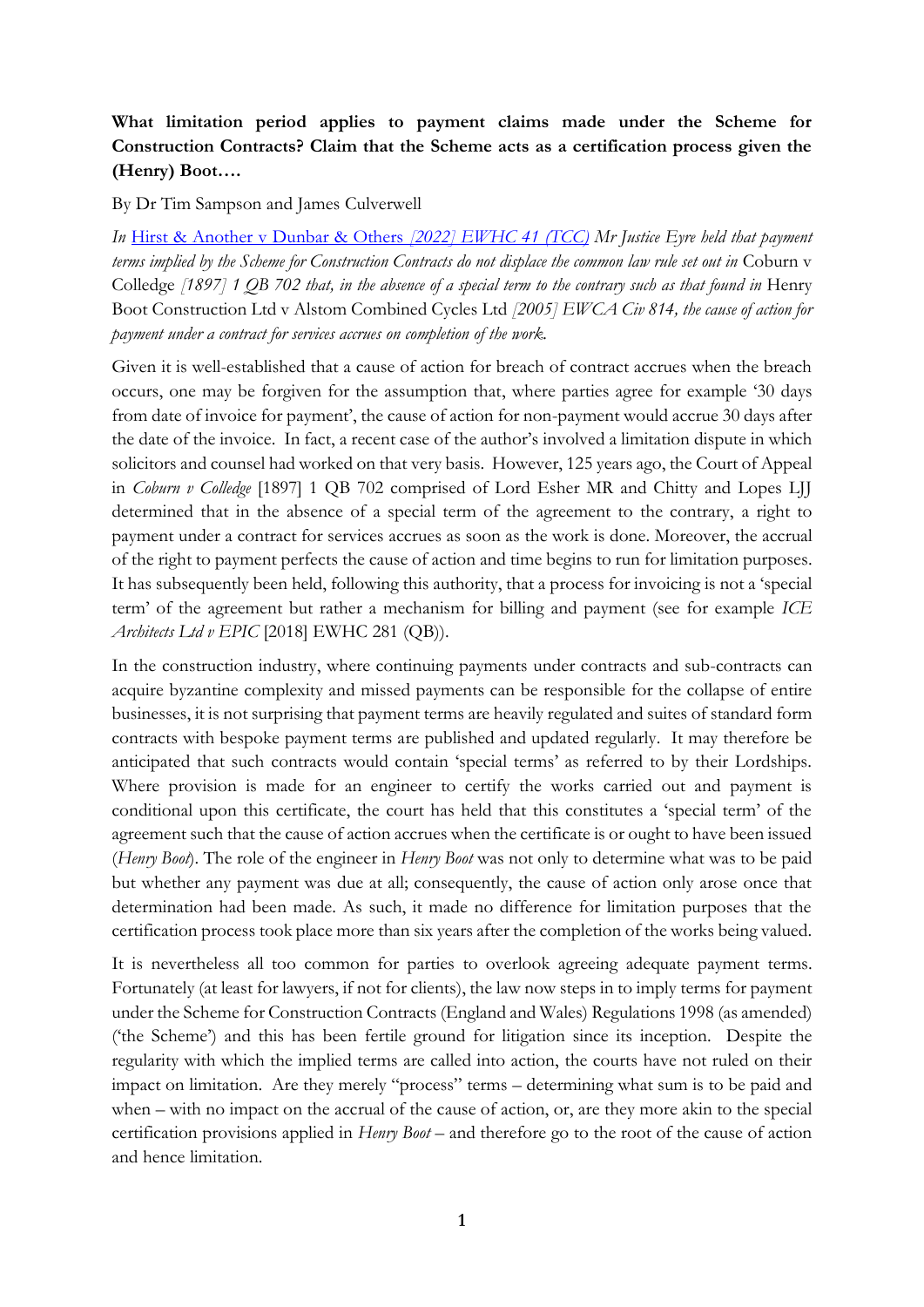On Friday 14<sup>th</sup> January, Mr Justice Eyre handed down judgment in *Hirst and Another v Dunbar and Others* [2022] EWHC 41 (TCC), which now determines which of those two possible alternatives is to be preferred.

## The Facts

The parties were involved in works to complete a housing development in Bradford. In the words of Eyre J, 'little heed appears to have been paid on either side to the difference between the personal capacities of the individuals controlling the companies and the separate legal identity of the companies'. Here, as there, the parties are referred to as the Claimants and the Defendants.

The site, originally a farm, had been partially converted to an estate of 26 properties before the original developer folded. It was bought from liquidators by a company registered in Belize. The Claimants took on the job of completing the development and began work in October 2011. The primary dispute at trial was whether the Claimants had been contracted to complete the works by one or more of the Defendants, or whether they had taken the work on at their own risk with a view to purchasing the site themselves. Although the Defendants were not the registered owners, there was evidence that the purchase had been a joint venture between Mr Dunbar (D1) and the director of the Belizean corporation. The court ultimately found on the facts that there was no contract between the parties.

Nevertheless, it was not disputed that the Claimants carried out substantial works to the site and at trial it was accepted that practical completion had been certified on 4<sup>th</sup> December 2012. The Defendants had also carried out ground works to the site alongside the Claimants (allegedly having been contracted to do so by the Claimants) and in April 2012 D2 became the registered owners, taking over the remainder of the works in or around the summer of 2012. The properties were sufficiently complete that they could be let from around June/July 2012.

It was the Claimants' case that they had agreed to be paid after the works were done – there were no interim applications. Whilst there were some informal conversations in 2013, it was found that the first formal claim for payment was by letter enclosing an account of works done in March 2014 seeking £476,886.29. There was no response to this and in Autumn 2018, the Claimants sent further claims for payment including instructing quantity surveyors to draw up an account.

A claim for the reasonable price under a contract (or on *quantum meruit*) was brought on 2nd August 2019 and the Defendants raised a limitation defence. The second issue for the court was therefore whether the cause of action had accrued before 2<sup>nd</sup> August 2013.

### The Limitation Dispute

It was the Claimants' case that the contract did not contain an adequate mechanism for payment and therefore the Scheme implied payment terms, including that—

- the final payment was due on the later of 30 days following completion of the works or the Claimants making a claim;
- that the Defendant was required to serve a payment notice 5 days after the due date for payment; and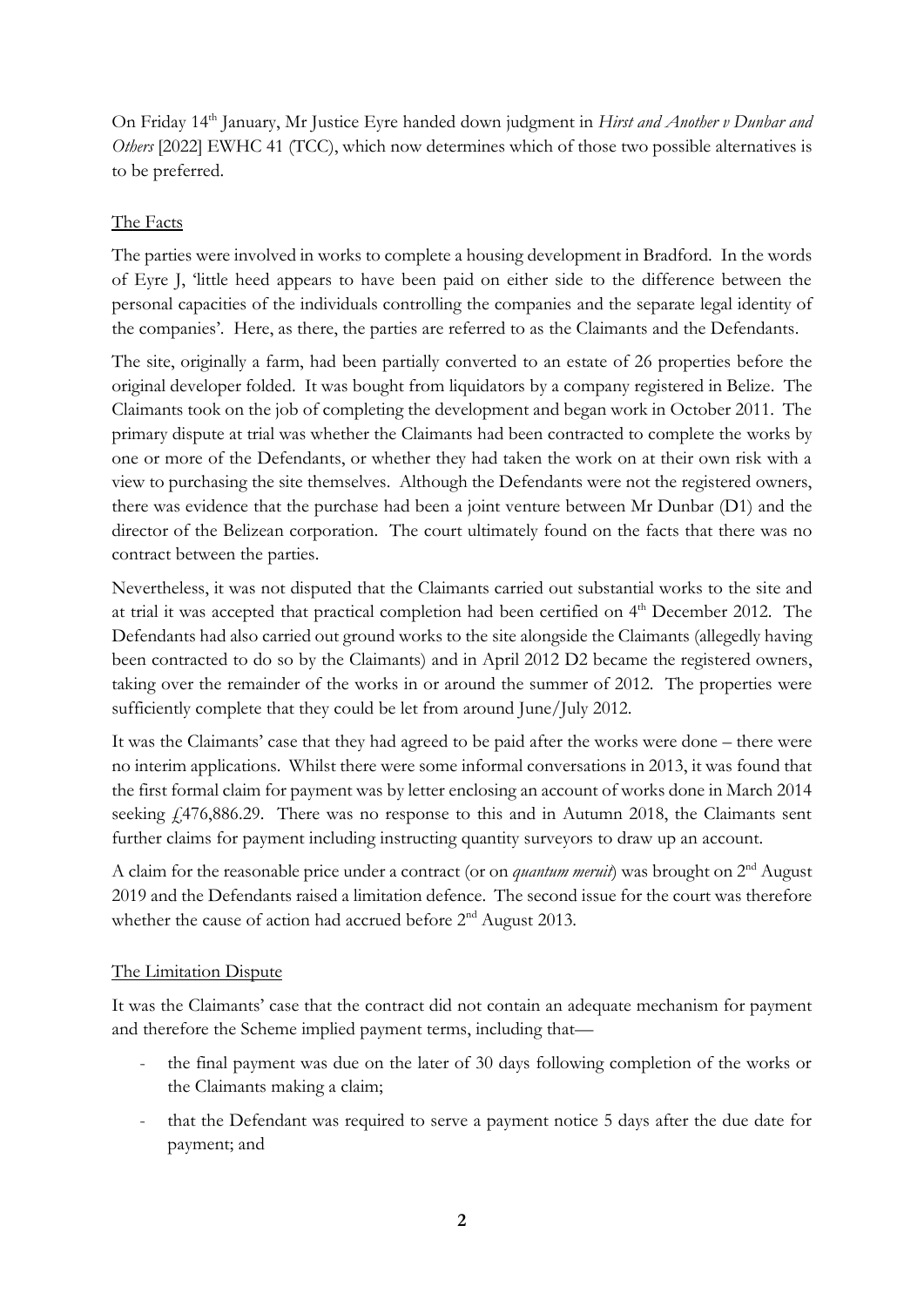in the absence of a payment notice, the sum in the claim would become the notified sum payable by the Defendant.

The payment notice was said to be akin to the certificate in *Henry Boot* because unlike *ICE Architects*, this was a case in which the sum to be paid was not known until it had been assessed under the payment mechanism which the parties were obliged to follow under the contract. Further, whilst there was no direct authority on the point, the editors of *Wilmot-Smith on Construction Contracts*, 4<sup>th</sup> edition, stated at 10.30 that contracts under the Scheme addressed a lack of certification through the use of payment notices thus drawing the comparison between certificates and payment notices. It was therefore submitted that a claim by the Claimants and a payment notice under the terms implied by the Scheme was the contractual mechanism by which payment was determined, without which the parties could not know what was to be paid. This was therefore a 'special term' in accordance with *Coburn* which displaced the common law position.

The Defendants case was that the Scheme did not apply and then even if it did no terms from Part II of the Scheme were required to be implied because the contract (assuming there was a contract at all) already contained an adequate payment mechanism. This was held to be "untenable" by the court. However, the Defendants primary contention was that the Claimants' cause of action had accrued when the works were completed and that the contract did not contain a special term that would defer that entitlement. Furthermore, were the Claimants analysis of the Scheme held to be correct, then this would have the wholly undesirable effect of placing the accrual of the cause of action for payment, under the terms of the Scheme, in the hands of the Claimants and thereby permit stale claims from being raised years after the works in question had been completed.

#### The Decision

The court set out the law in this area at paragraphs 89 to 112 of the judgment. The judge considered the position set out in *Coburn* (as above) and noted the comments of Lopes LJ that were the cause of action to accrue on the service of a bill, that would allow the solicitor the power to wait 20 years before serving their bill and then have another six years within which to commence proceedings. This observation was echoed in judgments since, with the court observing in *Legal Services Commission v Henthorn* [2011] EWCA Civ 1415 that 'clear words would normally be required before a contract should be held to give a potential or actual creditor complete control over when time starts running against him'.

However, the judge stated at paragraph [102] that when considering whether a term of the contract displaced the common law position, it was necessary to distinguish between—

*"(a) contractual terms (or statutory provisions) such as that in* Henry Boot Construction *which are conditions precedent to a right to payment arising and (b) provisions which impose conditions for the bringing of proceedings and which are concerned with limiting the right to bring an action to enforce an entitlement to payment."*

The judge noted the observations in *Henthorn* and *ICE Architects* on this point, as well as the decision of the House of Lords in *Sevcon Ltd v Lucas CAV Ltd* [1986] 2 All ER 104 in which their Lordships considered the purpose of the Limitation Act in conjunction with bars to enforcement of causes of action. Lord Mackay stated that the 'true principle …is that time runs generally when a cause of action accrues and that bars to enforcement of accrued causes of action which are merely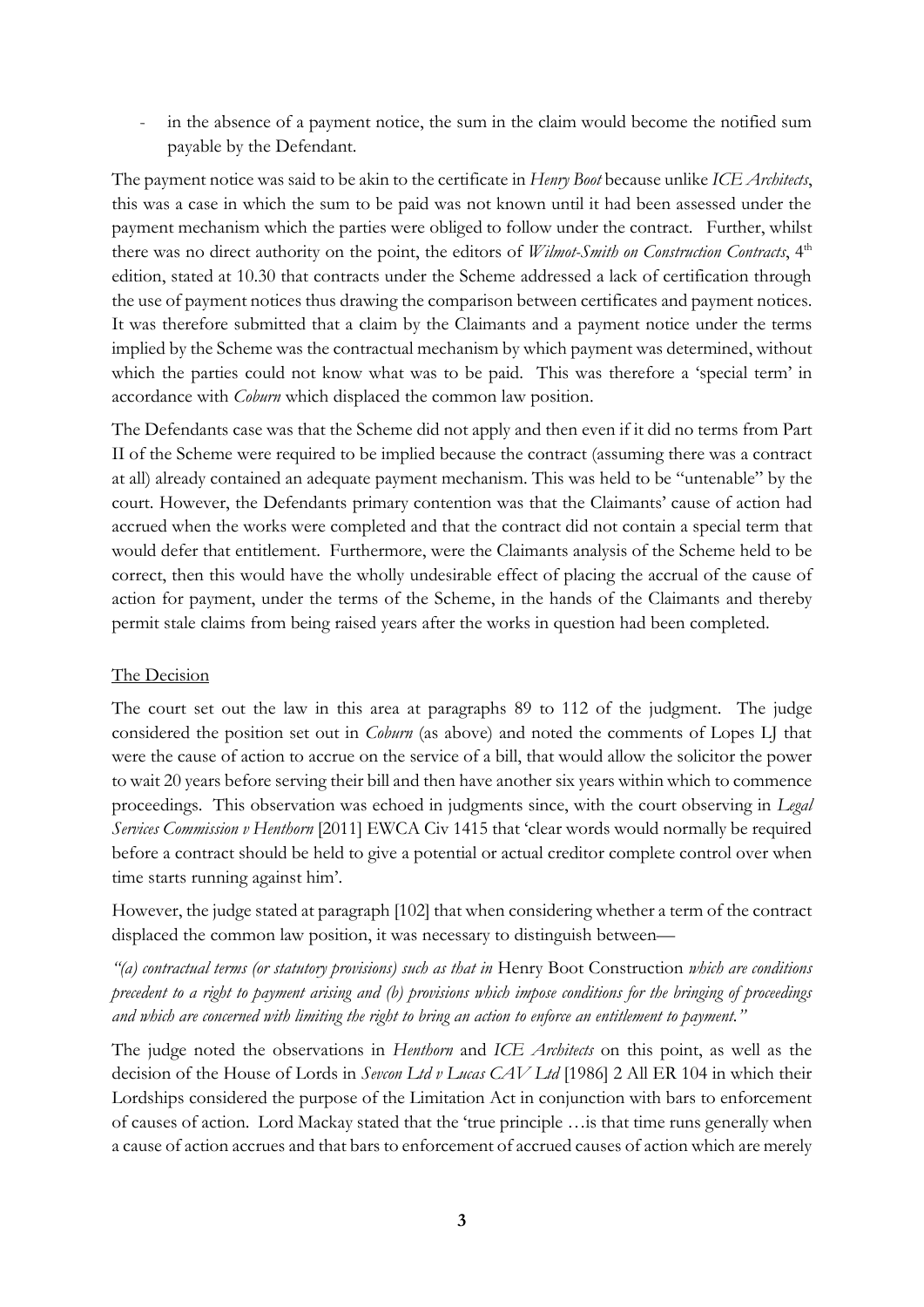procedural do not prevent the running of time unless they are covered by one of the exceptions provided in the 1980 Act itself'.

It was noted that *Henry Boot* was a situation in which the proper construction of the parties' contract was that the potential payee's cause of action accrued not when the work was completed but only when some further condition was satisfied. Dyson LJ held in that case that the issue of a certificate was a condition precedent to the contractor's entitlement to payment with the effect that the right to payment arose when a certificate was issued or should have been issued and not when the work was completed.

Having considered those principles, the judge applied them to the Claimants' case. It was held that 'the difficulty' with that case was that the date of the payment notice (demand) – under paragraph (6) of Part II of the Scheme - was wholly within the control of the Claimant because it relied on the Claimant making a claim. The judge did not accept the Claimants' submission that such a claim for payment would still have to be made within a reasonable time following completion of the works, holding that there was no basis for such an implication, and this had the potential to create satellite litigation concerning what amounted to a reasonable period of time.

In any event, the judge distinguished the situation under the instant contract with that in *Henry Boot* on the basis that (had a contract existed) the Claimants had a right to a reasonable sum in respect of the works and a payment notice under paragraph 9 of the Scheme to be issued by the Defendant was not comparable to the certificate issued by a third party engineer. It was thus held at [122] that, if there had been a contract and thus the implied terms under the Scheme were implied, the Claimant had a right to payment at a date to be determined in accordance with the Scheme but it was a right which had accrued from the moment the works had been completed (in December 2012) and in respect of which the Claimants did not need to take any further action for the right to be crystallised.

The contractual claim was therefore statute-barred as the cause of action accrued in December 2012 at the latest. The same statutory bar also applied to the alternative claim for a *quantum meruit* payment is respect of the Claimants' works.

### **Conclusion**

Drawing together the principles of the previous authorities on accrual of the substantive cause of action permitting claims for payment of a sum due under a contract and the effect of contractual terms and/or statutory regulation of the procedural right to pursue those claims at a particular time, the court held that payment terms implied by the Scheme do not displace the common law position from *Coburn*. Rather, they are mechanisms for identifying when payment is due or for identifying disagreement about the amount due and are not provisions determining the accrual of a case of action.

This decision now provides authority as to how the terms implied by the Scheme impact limitation. However, whether or not a construction contract contains implied terms, or terms that may impact the accrual of the cause of action, the effect of limitation on a claim always warrants extreme caution. Parties are best advised to err on the side of caution and issue within six years of the completion of works rather than running the risk that their contract does not provide the protection they thought it would.